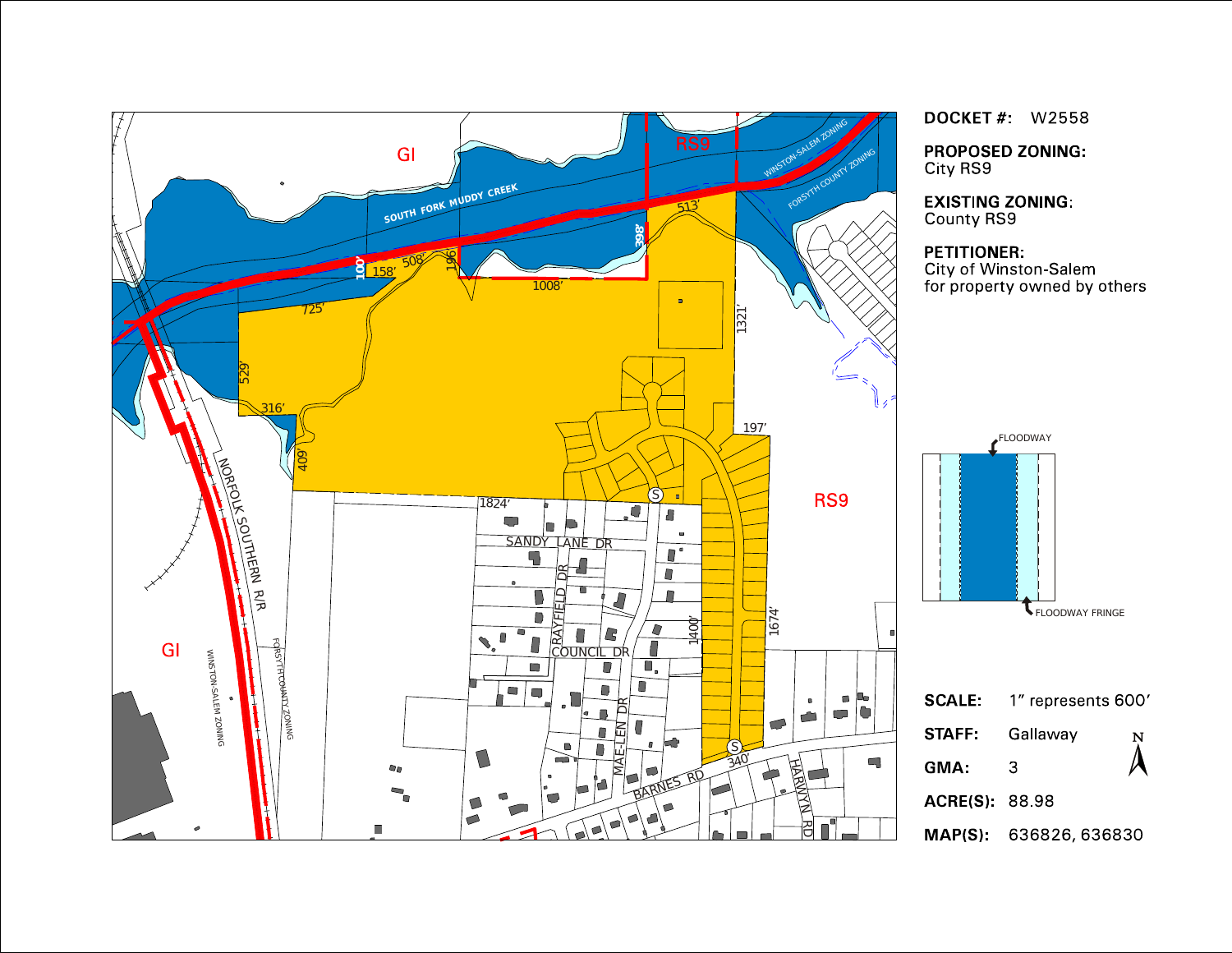June 19, 2002

City of Winston-Salem c/o Bryce A. Stuart, Manager P. O. Box 2511 Winston-Salem, NC 27102

### RE: ZONING MAP AMENDMENT W-2558

Dear Mr. Stuart:

The attached report of the Planning Board to the Board of Aldermen is sent to you at the request of the Aldermen. You will be notified by the City Secretary's Office of the date on which the Aldermen will hear this petition.

Sincerely,

A. Paul Norby, AICP Director of Planning

pc: City Secretary's Office, P.O. Box 2511, Winston-Salem, NC 27102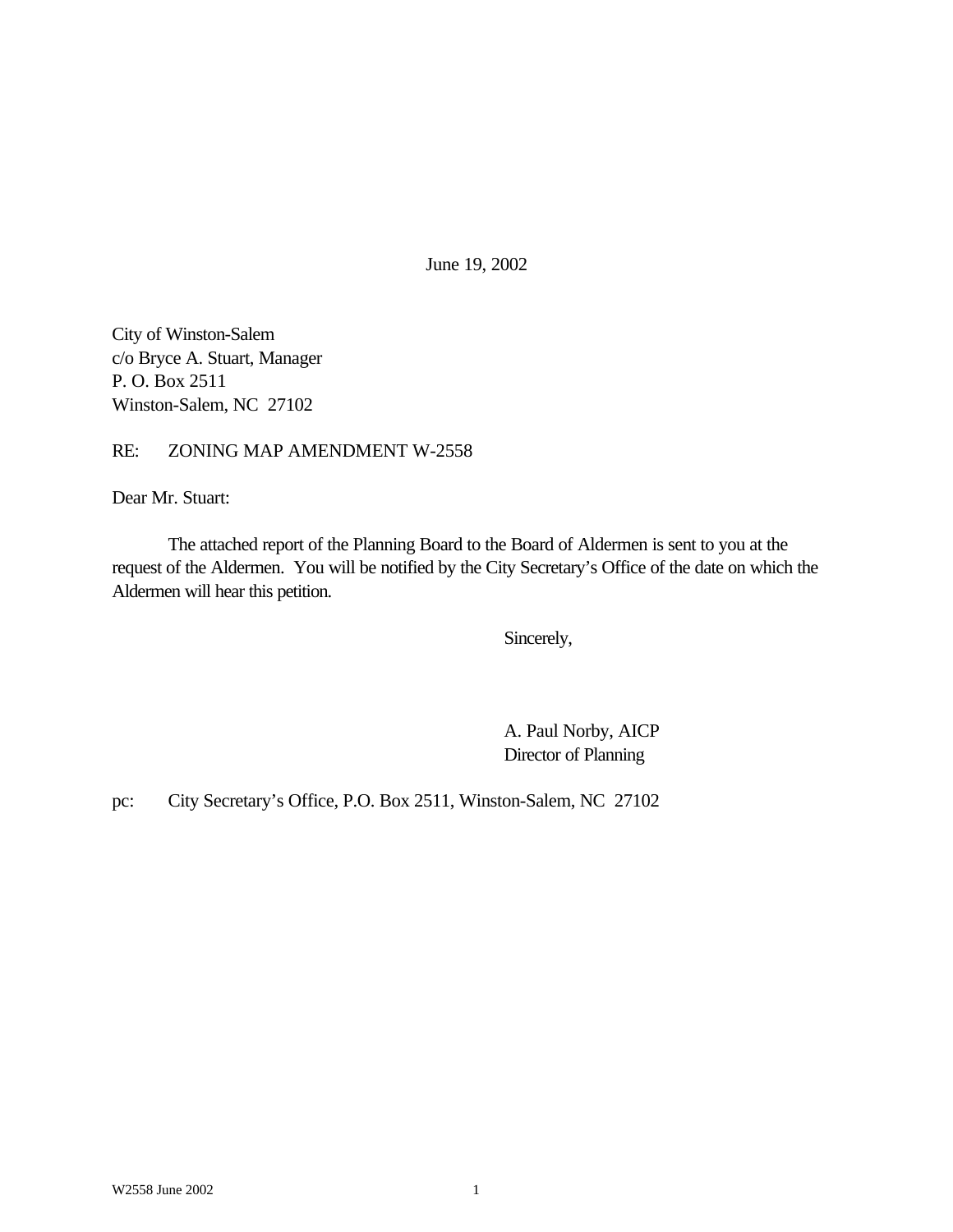# **ACTION REQUEST FORM**

| DATE:        | June 19, 2002                             |
|--------------|-------------------------------------------|
| TO:          | The Honorable Mayor and Board of Aldermen |
| <b>FROM:</b> | A. Paul Norby, AICP, Director of Planning |

## **BOARD ACTION REQUEST**:

Request for Public Hearing on zoning map amendment of the City of Winston-Salem for property owned by Bynum and Watson Development Company, Silmser M J Construction, Darlene Brown Walker, MTNJ Construction Co., Inc., Hamilton Builders and Construction Inc., Setty Enterprises, Inc., Jolley & Son Builders, Inc., John Timothy Douthat, Gallery Builders, Inc., Brady's Drywall, Inc., Excalibur Custom Homes, Inc.

# **SUMMARY OF INFORMATION**:

Zoning map amendment of the City of Winston-Salem for property owned by Bynum and Watson Development Company, Silmser M J Construction, Darlene Brown Walker, MTNJ Construction Co., Inc., Hamilton Builders and Construction Inc., Setty Enterprises, Inc., Jolley & Son Builders, Inc., John Timothy Douthat, Gallery Builders, Inc., Brady's Drywall, Inc., Excalibur Custom Homes, Inc., from County RS-9 to City RS-9: property is located north of terminus of Mae-Len Drive south of South Fork Muddy Creek and also north side of Barnes Road (Zoning Docket W-2558).

#### **PLANNING BOARD ACTION**:

| <b>MOTION ON PETITION: APPROVAL</b> |                     |
|-------------------------------------|---------------------|
| FOR:                                | <b>UNANIMOUS</b>    |
| <b>AGAINST:</b>                     | <b>NONE</b>         |
| <b>SITE PLAN ACTION:</b>            | <b>NOT REQUIRED</b> |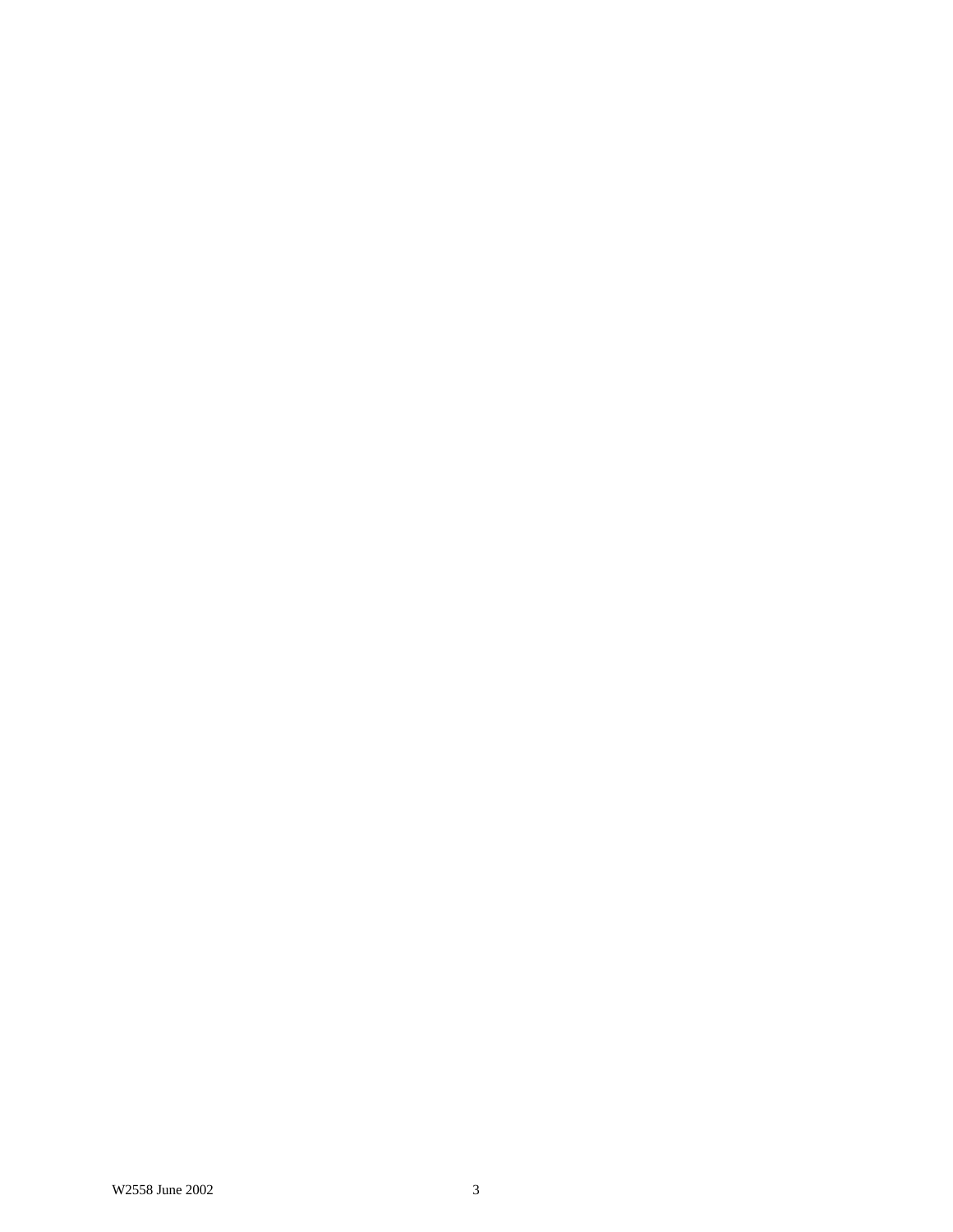### CITY ORDINANCE - GENERAL USE

Zoning Petition of City of Winston-Salem for property owned by Bynum and Watson Development Company, Silmser M J Construction, Darlene Brown Walker, MTNJ Construction Co., Inc., Hamilton Builders and Construction Inc., Setty Enterprises, Inc., Jolley & Son Builders, Inc., John Timothy Douthat, Gallery Builders, Inc., Brady's Drywall, Inc., Excalibur Custom Homes, Inc., Docket W-2558

AN ORDINANCE AMENDING THE WINSTON-SALEM CITY ZONING ORDINANCE AND THE OFFICIAL ZONING MAP OF THE CITY OF WINSTON-SALEM, N.C.

\_\_\_\_\_\_\_\_\_\_\_\_\_\_\_\_\_\_\_\_\_\_\_\_\_\_\_\_\_\_\_\_\_\_\_\_\_\_\_

BE IT ORDAINED by the Board of Aldermen of the City of Winston-Salem as follows:

Section 1. The Winston-Salem City Zoning Ordinance and the Official Zoning Map of the City

of Winston-Salem, N.C. are hereby amended by changing from County RS-9 to City RS-9 the zoning

classification of the following described property:

Tax Block 2718A, Tax Lot 1B Tax Block 6415, Tax Lots A, B, C, D, and 1 through 62

Section 2. This ordinance shall become effective upon adoption.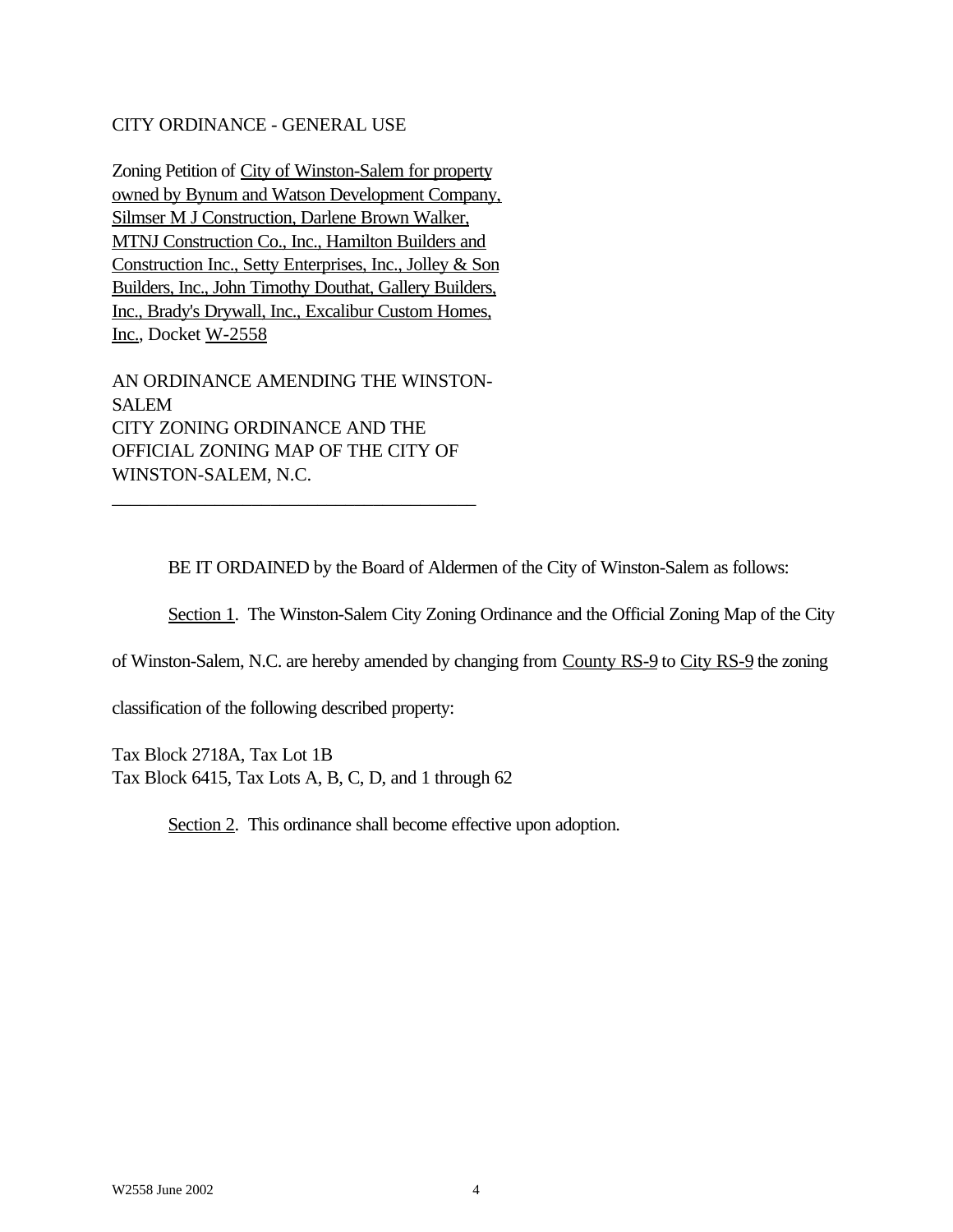# **ZONING STAFF REPORT**

**DOCKET #** W-2558 **STAFF:** Suzy Gallaway

Petitioner(s): City of Winston-Salem

Ownership: Bynum and Watson Development Company, Silmser M J Construction, Darlene Brown Walker, MTNJ Construction Co., Inc., Hamilton Builders and Construction Inc., Setty Enterprises, Inc., Jolley & Son Builders, Inc., John Timothy Douthat, Gallery Builders, Inc., Brady's Drywall, Inc., Excalibur Custom Homes, Inc.

#### **REQUEST**

| From: | County RS-9 |
|-------|-------------|
| To:   | City RS-9   |

Both general and special use district zoning were discussed with the applicant(s) who decided to pursue the zoning as requested.

NOTE: This is a general use zoning petition; therefore, **ALL** uses permitted in the above requested district should be considered.

Acreage: 88.98 acres

# **LOCATION**

Street: North of terminus of Mae-Len Drive south of South Fork Muddy Creek and also north of Barnes Road Jurisdiction: County of Forsyth Ward: Closest is Southeast Ward

### **ANALYSIS**

The subject property is the Meredith Woods subdivision. Through the subdivision review process, the petitioners agreed to voluntarily petition for annexation into the City of Winston-Salem. Currently an annexation petition for the subject property is pending before the Board of Aldermen. The current rezoning request consists of 88.98 acres located at the north terminus of Mae-Len Drive south of South Fork Muddy Creek and also north of Barnes Road. The Planning Board's role in reviewing this petition pertains only to the zoning jurisdiction. The decision to annex the property is made by the Board of Aldermen upon recommendation by the Public Works Committee.

This proposal will not change the permitted uses of the subject property, but will reclassify the newly incorporated property (once finalized) from its present Forsyth County zoning classification to the equivalent City of Winston-Salem zoning classification. The two zoning classifications are equivalent